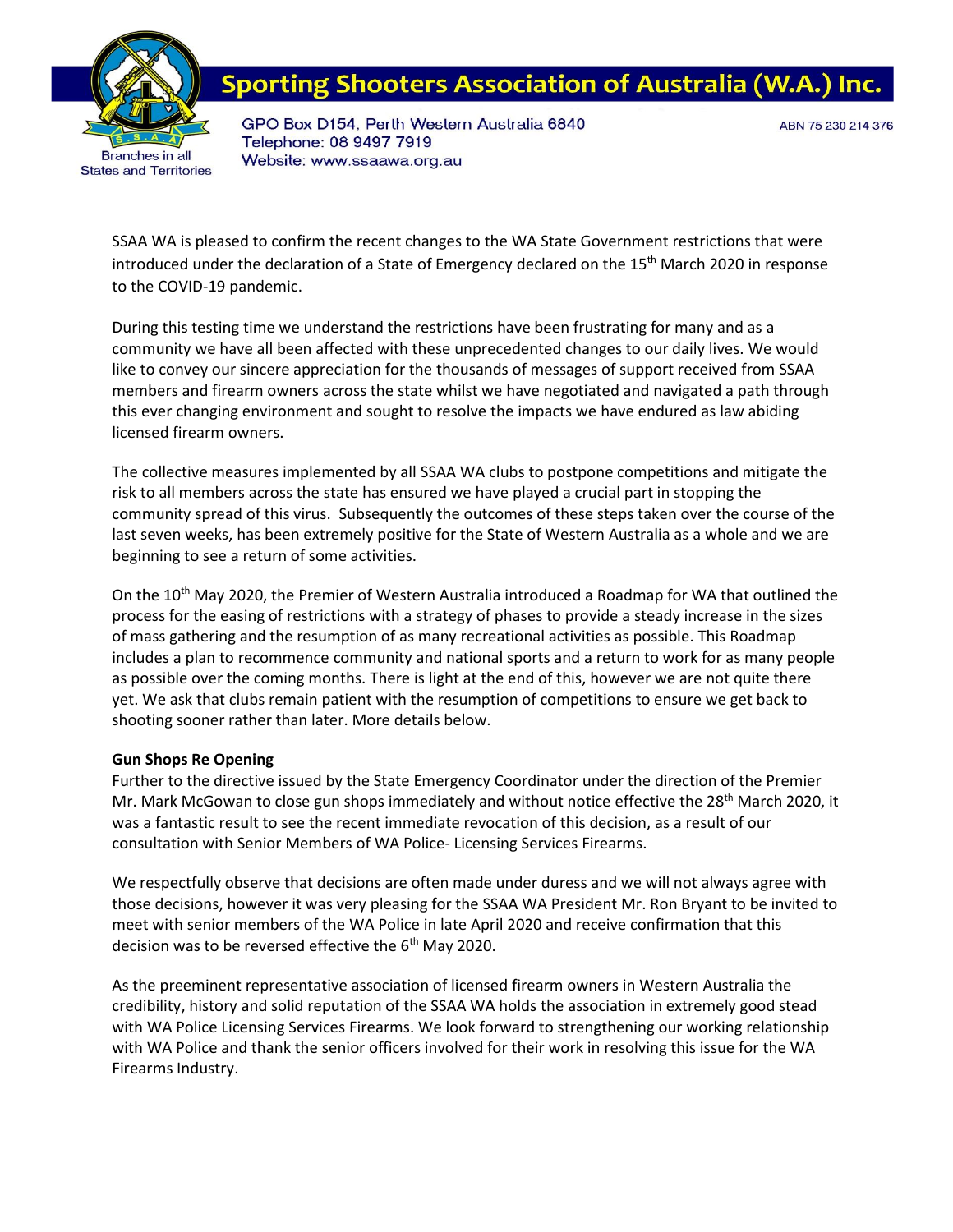Now is the time to support the WA Firearm Industry retailers that have been doing it tough like many other businesses. The WA Firearm Traders Association continues to partner with SSAA WA on matters relating to the Ballistic Sports and Shooting Activities throughout Western Australia. WAFTA have also been instrumental in the cohesive approach to resolving this issue and as always we thank the Committee and Members of WAFTA for their continued support of the SSAA WA and firearm owners in WA.

## **Firearm Applications Re activated**

Further to our meeting with Senior Officers from WA Police Licensing Services-Firearms, we have seen the welcome news that a resolution to re activate all suspended firearm licence applications during the height of the COVID-19 crisis is now in effect. By now most applicants will have been contacted by WA Police Licensing Services- Firearms and we have been assured that all applicants will have received the refund component of their original application fee. WA Police Licensing Services- Firearms are now contacting all applicants and confirming with them if they would like to proceed with the original application. This process will not involve applicants having to reapply at Australia Post outlets or being financially penalised in the reapplication and we are extremely pleased to see this resolved.

This is a fantastic result and a measure of the success that can be achieved with a sound and diplomatic approach to issues that affect firearm owners in Western Australia. We are assured in our discussions with senior WA Police that all firearm applications will be processed in a timely manner and we urge all members to embrace this resolution with both hands and encourage all members with an application pending to continue with the process to legally and lawfully own, possess and use a licensed firearm.

We have received confirmation that the validity of Firearm Serviceability Certificates will be extended to cover the period of time that applications were held in suspension and in addition there will be no effect on the validity of Property Letters submitted as part of all original Firearm applications during this period.

A great result for all concerned and to all those members that contacted us in the initial stages of the licence rejections, we thank you for your patience and trust in our advice to stay the course with the SSAA WA whilst we were working diligently and effectively with WA Police to actually resolve this matter on your behalf, as opposed to grandstanding that achieved no result from many other apparent representative bodies.

## **Clubs and Competitions**

We have received plenty of emails, phone calls and messages from across the state with the million dollar question "when can we re open our club?"

Our previous advice and recommendations issued to all SSAA WA clubs was to suspend all club operations and competitions from the 23<sup>rd</sup> March through to the 31<sup>st</sup>May 2020.

The support and solidarity of all SSAA WA clubs, committees and members on this course of action has been fantastic and our sincere thanks are extended to all clubs with their commitment to protecting our Sport. These measures were directly in line with the best advice from the WA Health Department and the WA Government directives that were introduced to drastically reduce mass gatherings to help stop the spread of COVID-19. At this point there have been no reported issues or infections at any SSAA WA club whilst everyone has been in competition hibernation and many clubs have also followed the advice to provide range access for members on an individual basis to allow for sighting in, practice and maintenance of firearm proficiencies.